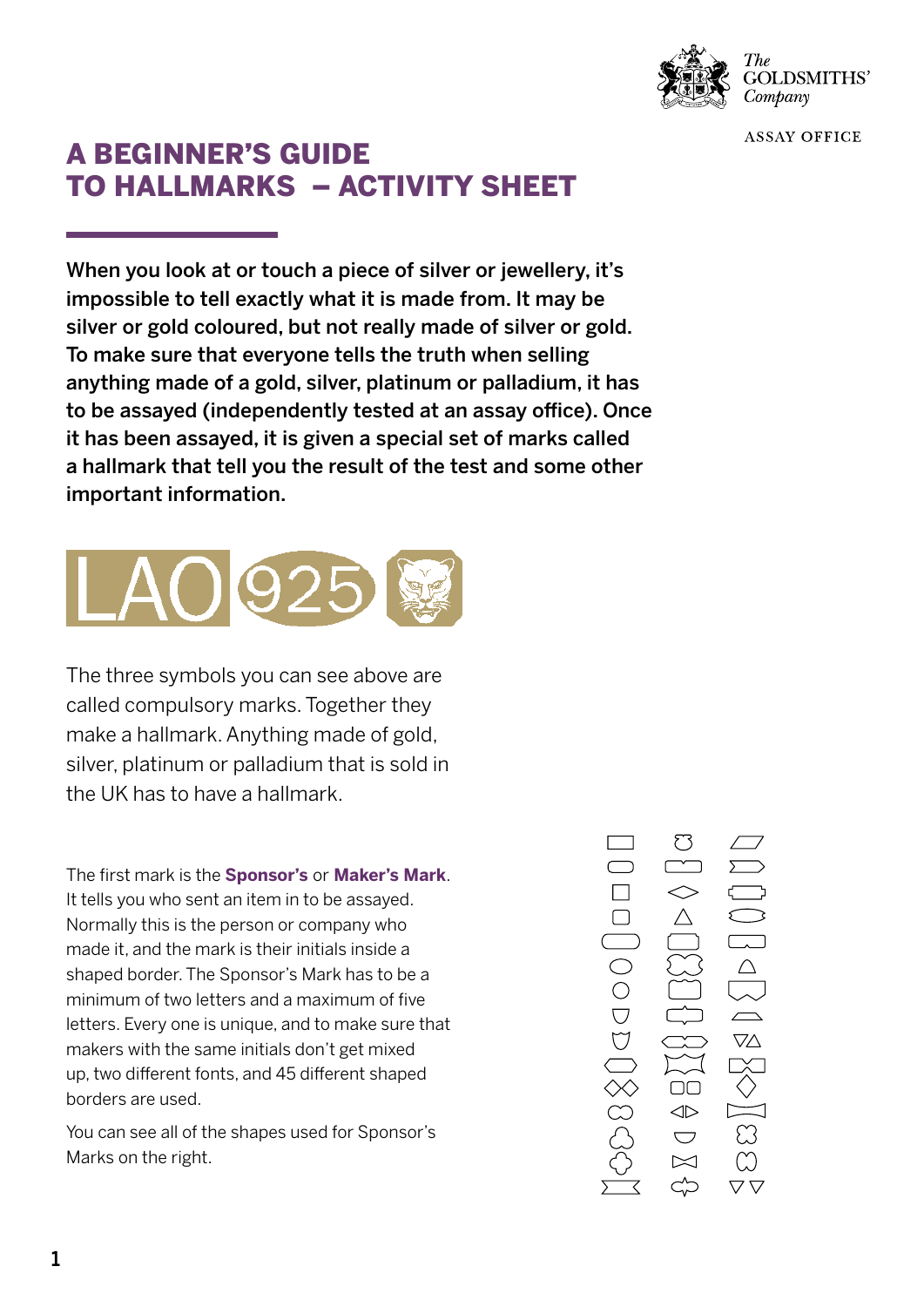The second mark is the **Millesimal Fineness Mark**. It tells you which precious metal an item is made from and how pure it is on a rating from 0–1000. A 999 mark means that the precious metal is as pure as it can be. The purity mark for each precious metal has a different shaped border, making it easy to tell the difference between metals that share the same colour, like silver and platinum.

The third mark tells you which **Assay Office** tested and hallmarked an item. In the UK there are four Assay Offices, and each of them has a different mark. A leopard for the London Assay Office, an anchor for the Birmingham Assay Office, a rose for the Sheffield Assay Office, and a castle for the Edinburgh Assay Office. The Condensation of the London







Along with these three compulsory marks, the assay offices also apply voluntary marks that contain more information. This year the most exciting voluntary mark is the **Platinum Jubilee mark**. It celebrates Her Majesty Queen Elizabeth II's 70 years of service. It is only available until the end of 2022.

If you were a goldsmith, what would your Mark look like?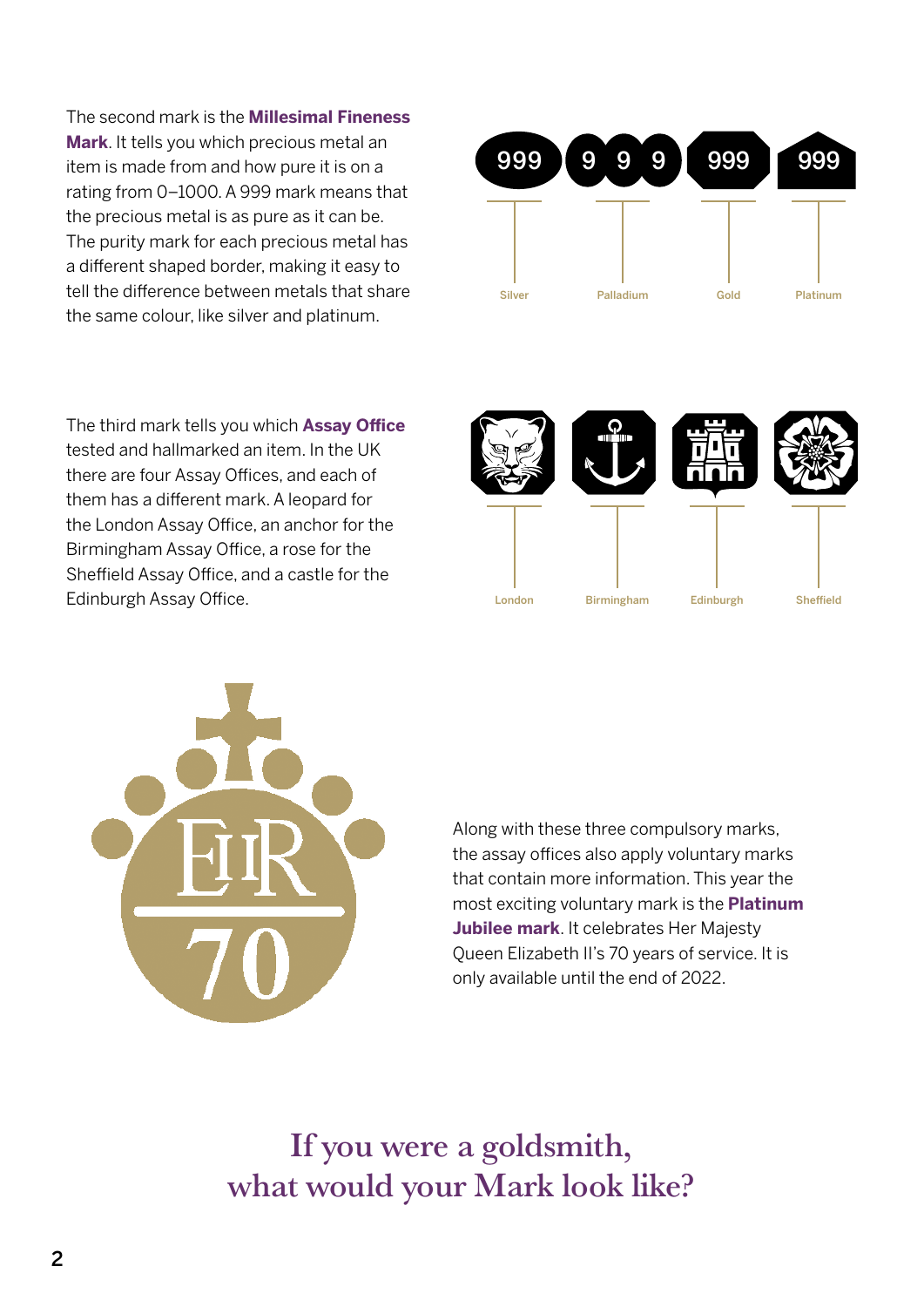## MAKE YOUR MARK

On the page below are two special marks, the **London Assay Office Leopard,** and the **Platinum Jubilee mark**. But something important is missing – your **Sponsor Mark**.

Grab your pencils, or pens and get ready to make your mark. Start by drawing a border, it can be any shape you choose as long as it fits inside the dashed box. When you are happy with your border choose up to five letters to go inside it. These could be your initials, or if it is five letters or fewer, your entire first name. Draw them inside your border shape. Make sure they are really easy to read, so that everyone knows that this is your mark!